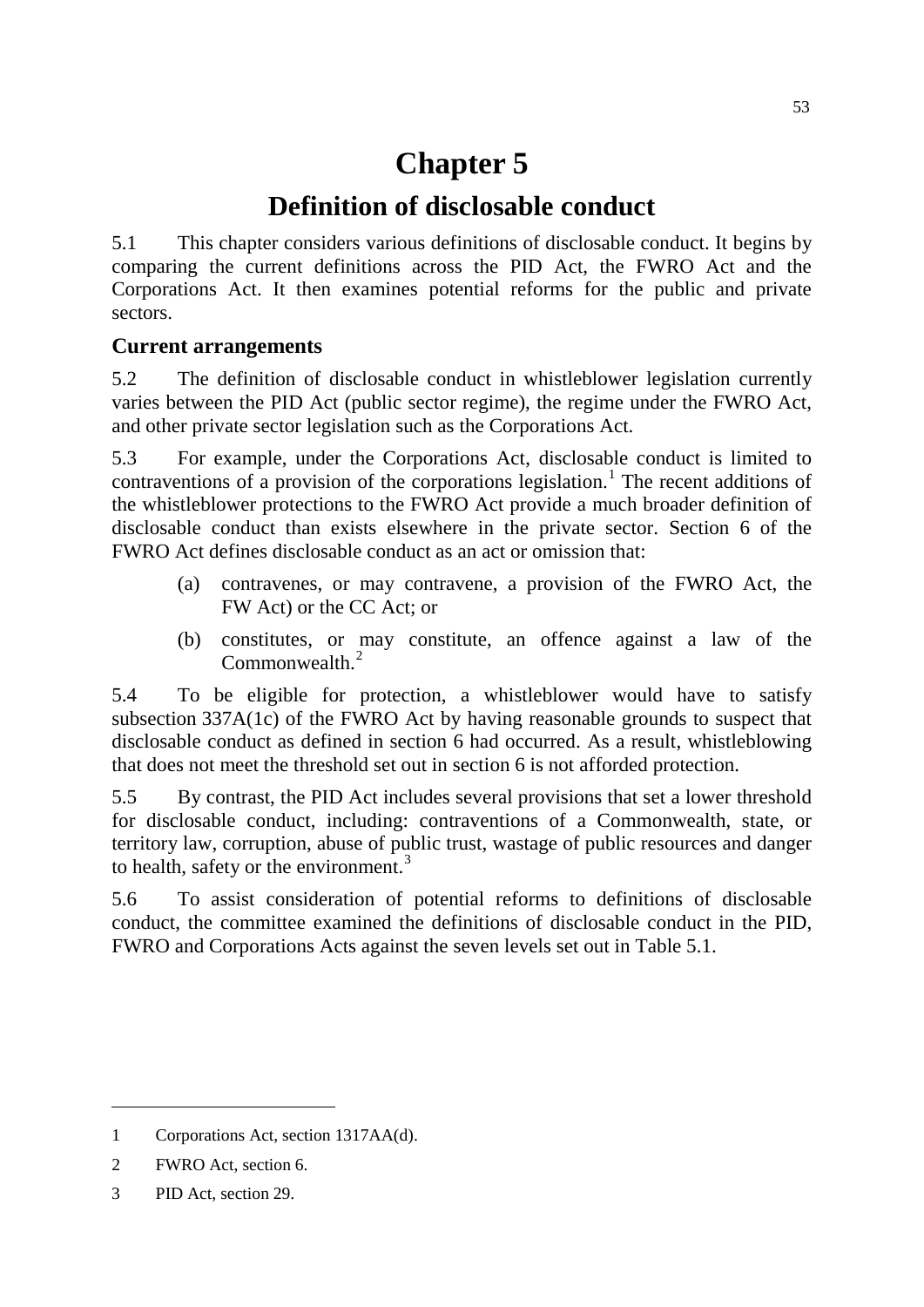**Table 5.1: Potential definitions for disclosable conduct ranging from narrowest definitions at the top to the broadest definitions at the bottom of the table**

| <b>Possible levels for</b><br>definitions of disclosable<br>conduct |                                                                                                                                                                | <b>Responsibility for</b><br>conducting<br>investigations                                                                             | <b>PID</b> Act<br>Section 29 | <b>FWRO</b> Act<br>Section 6                                              | <b>Corporations</b><br>Act<br>Section<br>1317AA(d)      |
|---------------------------------------------------------------------|----------------------------------------------------------------------------------------------------------------------------------------------------------------|---------------------------------------------------------------------------------------------------------------------------------------|------------------------------|---------------------------------------------------------------------------|---------------------------------------------------------|
| 1)                                                                  | May be a<br>Commonwealth<br>Criminal offence                                                                                                                   | AFP only                                                                                                                              | Yes                          | Yes                                                                       | Contravention<br>$\sigma$ f<br>Corporations<br>Act only |
| 2)                                                                  | May be a<br>Commonwealth Civil<br>offence                                                                                                                      | AFP and the<br>Commonwealth<br>regulatory agencies<br>responsible for that Act                                                        | Yes                          | Yes                                                                       | Contravention<br>οf<br>Corporations<br>Act only         |
| 3)                                                                  | May contravene a<br>Commonwealth law                                                                                                                           | Commonwealth<br>regulatory agencies<br>responsible for relevant<br>Acts                                                               | Yes                          | FWRO Act,<br>Fair Work<br>Act or<br>Competition<br>and<br>Consumer<br>Act | Contravention<br>of<br>Corporations<br>Act only         |
| 4)                                                                  | May contravene a<br>Commonwealth, state<br>or territory law                                                                                                    | AFP, state and territory<br>police and the<br>Commonwealth, state and<br>territory regulatory<br>agencies responsible for<br>that Act | Yes                          |                                                                           |                                                         |
| 5)                                                                  | Breaches of registered<br>or mandatory<br>professional standards<br>and codes of conduct                                                                       | Regulators and bodies<br>responsible for standards<br>and codes of conduct                                                            | Yes                          |                                                                           |                                                         |
| 6)                                                                  | Breaches of voluntary<br>professional standards<br>and codes of conduct                                                                                        | Bodies responsible for<br>standards and codes of<br>conduct                                                                           | N/A                          |                                                                           |                                                         |
| 7)                                                                  | Broad range of criteria<br>including<br>maladministration,<br>corruption, abuse of<br>public trust, wastage,<br>danger to health, safety<br>or the environment | Organisation and<br>regulators                                                                                                        | Yes                          |                                                                           |                                                         |

Note: The shaded rows indicate the level of disclosable conduct that the committee is recommending should apply to all private sector organisations or businesses that are subject to the *Privacy Act 1988.* Source: Acts as indicated in the table.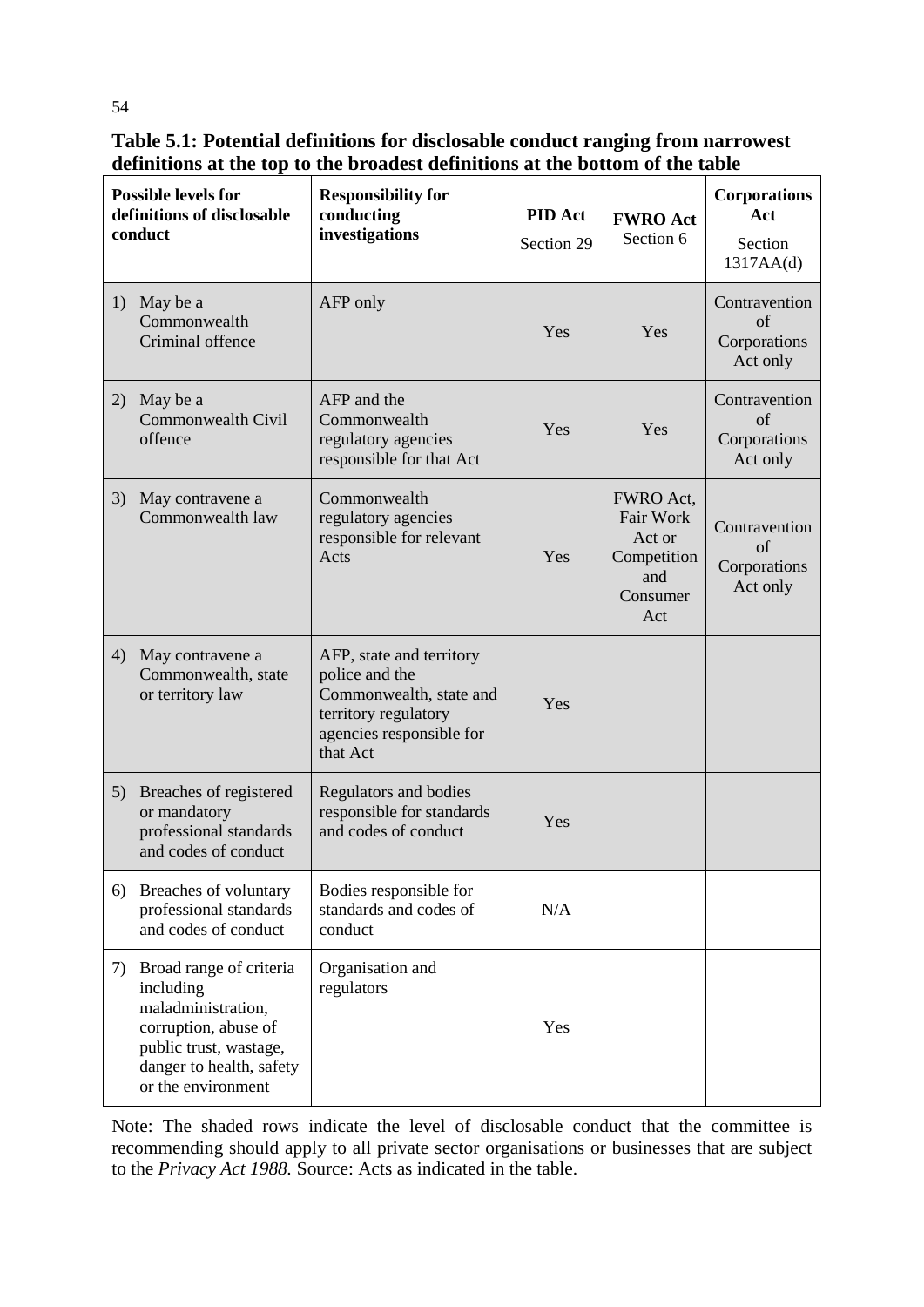5.7 Table 5.1 shows the very broad coverage of the PID Act as well as the broader coverage of the FWRO Act when compared to the Corporations Act. An important question for the committee was where the threshold for disclosable conduct should be set in order to target the most serious integrity risks. The following section summarises information on disclosures that have been made under current laws.

# *Types of disclosures that have been made*

5.8 This section summarises the types of disclosure that have been received under the PID Act and the Corporations Act. As the FWRO Act whistleblower protections only came into effect in May 2017, statistics for that are not yet available.

5.9 The Ombudsman's 2015–2016 Annual Report provides information (shown in Table 5.2) on the types of conduct that has been disclosed under the PID Act. The figures indicate that 33 per cent of disclosures relate to a breach of a Commonwealth, state or territory law and that the remaining 67 per cent cover a broad range of disclosures, many of which are below the threshold of contravening a law.<sup>[4](#page-2-0)</sup>

| <b>Type of disclosable conduct</b>                                                                                                                                                                                          | Number of<br>Instances $(\% )$ |
|-----------------------------------------------------------------------------------------------------------------------------------------------------------------------------------------------------------------------------|--------------------------------|
| Contravention of a law of the Commonwealth, state or territory                                                                                                                                                              | 232 (33%)                      |
| Conduct that may result in disciplinary action                                                                                                                                                                              | 170 (24%)                      |
| Maladministration                                                                                                                                                                                                           | 137 (19%)                      |
| Wastage of Commonwealth resources (including money and property)                                                                                                                                                            | 45 (6%)                        |
| Conduct that results in, or that increases, the risk of danger to the health<br>or safety of one or more persons                                                                                                            | 36(5%)                         |
| Conduct engaged in for the purpose of corruption                                                                                                                                                                            | 25(4%)                         |
| Abuse of public office                                                                                                                                                                                                      | 21 (3%)                        |
| Perversion of the course of justice                                                                                                                                                                                         | 16(2%)                         |
| Abuse of public trust                                                                                                                                                                                                       | $14(2\%)$                      |
| Other (conduct in a foreign country that contravenes a law; fabrication,<br>falsification, plagiarism or deception in relation to scientific research; and<br>conduct that endangers, or risks endangering the environment) | $11(2\%)$                      |
| Total                                                                                                                                                                                                                       | 707 (100%)                     |

|  | Table 5.2: Types of public sector disclosable conduct reported in 2015–2016 |  |
|--|-----------------------------------------------------------------------------|--|
|  |                                                                             |  |

Source: Commonwealth Ombudsman, *Annual Report 2015–2016*, p. 73.

<span id="page-2-0"></span><sup>4</sup> Commonwealth Ombudsman, *Annual Report 2015–2016*, p. 73.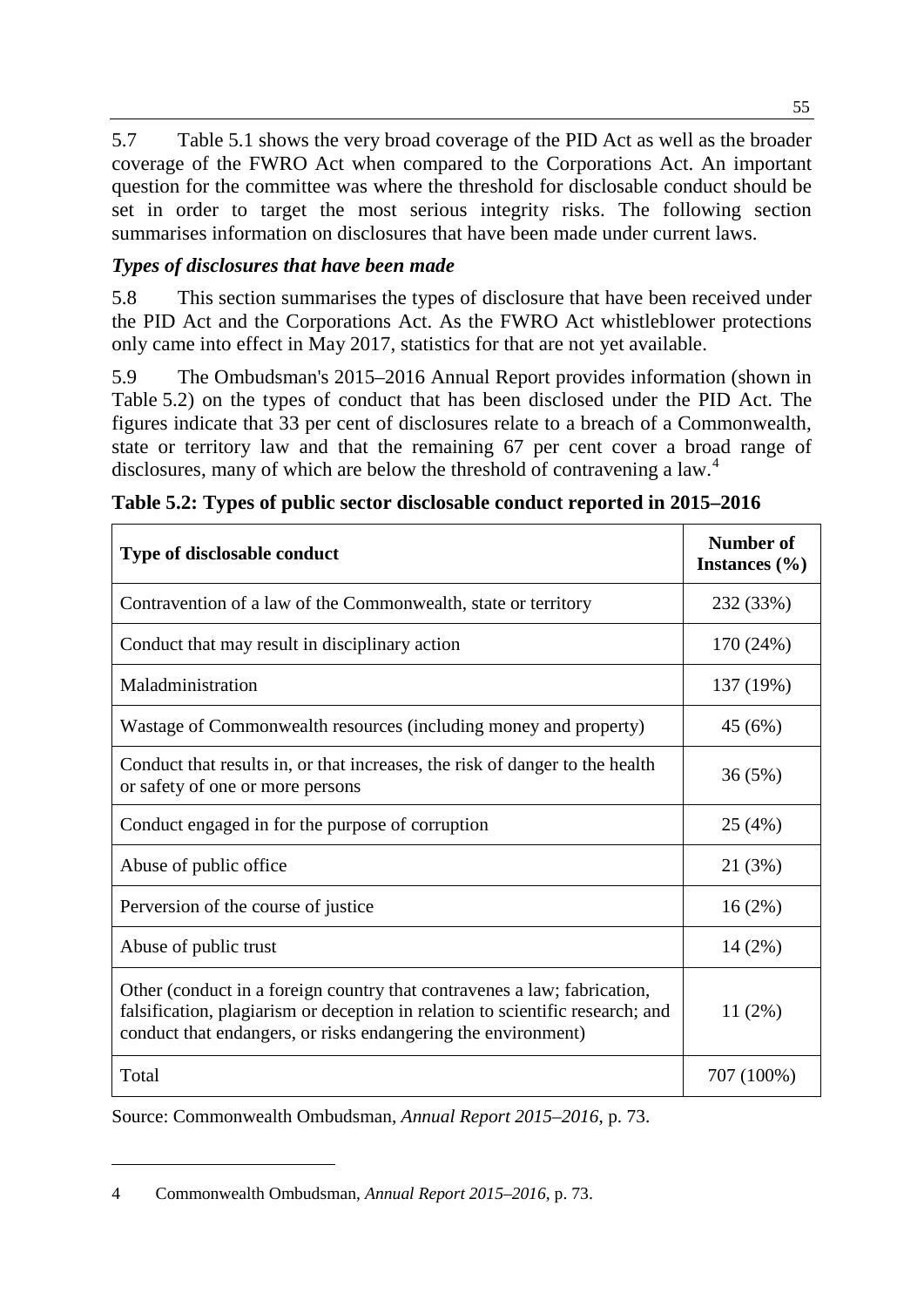5.10 Of the 612 disclosures under the PID Act, decisions were taken not to investigate 145 (23 per cent) disclosures. The reasons for not undertaking investigations include:

- the information does not concern serious disclosable conduct (37 per cent);
- the conduct has been or is already being investigated (27 per cent);
- the discloser does not wish an investigation to be pursued (eight per cent); and
- the disclosure was frivolous or vexatious (three per cent).<sup>[5](#page-3-0)</sup>

5.11 The Moss Review noted that between 2013 and 2015, 1080 disclosures were made, of which a number of instances identified significant wrongdoing, such as:

- inappropriate pressure from an organisation's CEO to falsify financial reporting;
- allegations of corruption within departments and portfolio bodies, including 'kick backs' for using preferred suppliers;
- serious criminality, including drug trafficking and theft of departmental IT equipment; and
- systemic patterns of wrongdoing amongst a group of public officials posted together, such as allocating responsibilities to untrained staff, consumption of alcohol while on duty, and fraudulently recording hours.<sup>[6](#page-3-1)</sup>

5.12 ASIC's annual reports provide statistics on public interest disclosures received by ASIC under the Corporations Act. In 2015–2016 ASIC received 146 disclosures. After preliminary inquiries, 80 per cent of disclosures were assessed as requiring no further action, often due to insufficient evidence (36 per cent) or other investigations or processes already being underway (35 per cent).<sup>[7](#page-3-2)</sup>

5.13 In its submission ASIC provided further detail, covering the period from February 2014 to June 2016, as shown in Figure 5.3 below. The most common type of disclosure was about corporate governance (72 per cent), which includes insolvency matters, insolvency practitioner misconduct, contractual issues, and directors' duties.<sup>[8](#page-3-3)</sup>

<span id="page-3-0"></span><sup>5</sup> Commonwealth Ombudsman, *Annual Report 2015–2016*, p. 75.

<span id="page-3-1"></span><sup>6</sup> Mr Philip Moss AM, *Review of the Public Interest Disclosure Act 2013*, July 2016, p. 30.

<span id="page-3-2"></span><sup>7</sup> Australian Securities and Investments Commission, *Annual Report 2015–2016*, p. 96; Australian Securities and Investments Commission, *Submission 51*, p. 12.

<span id="page-3-3"></span><sup>8</sup> Australian Securities and Investments Commission, *Submission 51*, p. 11.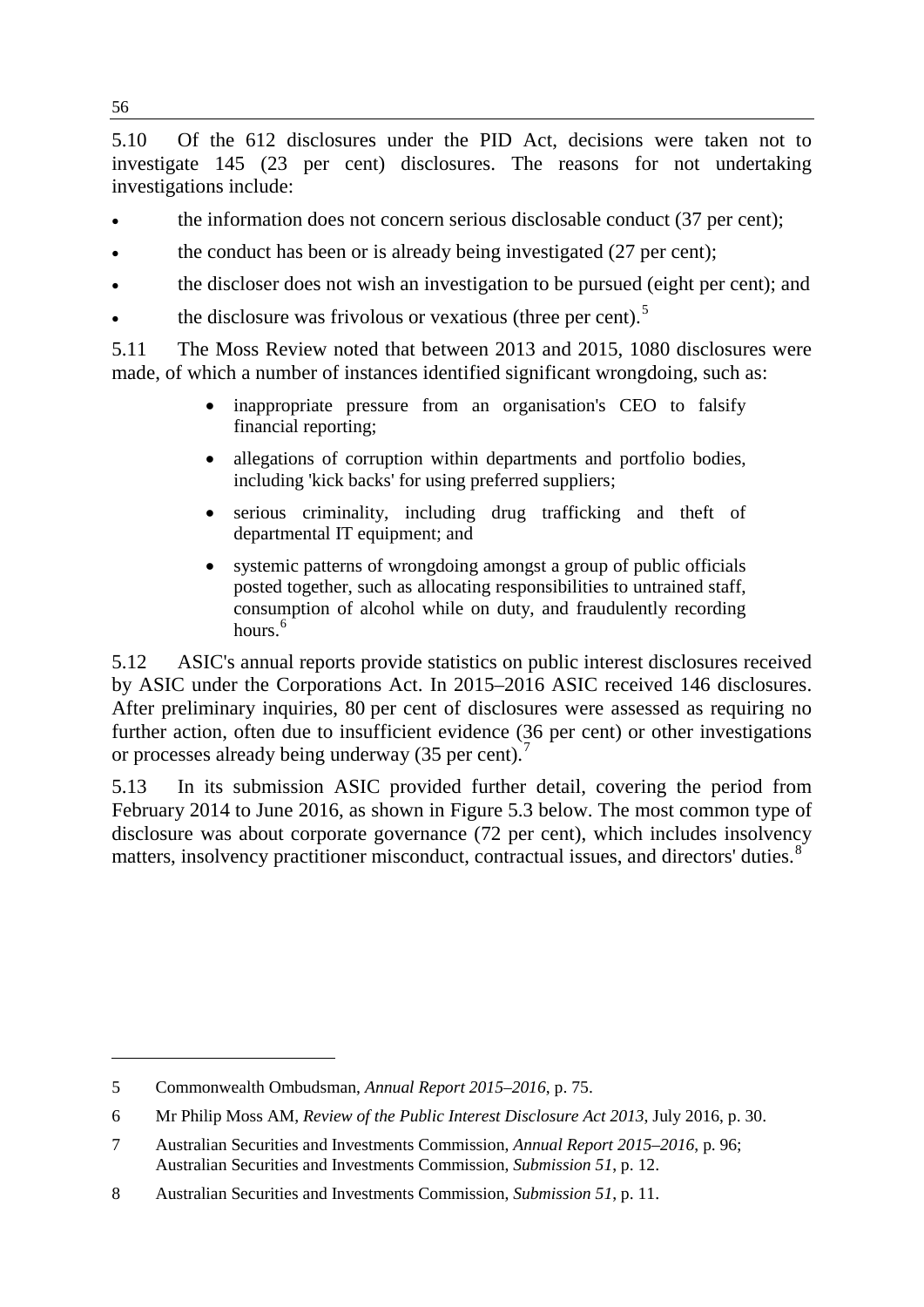

**Figure 5.3: Types of whistleblower reports received by ASIC**

Source: ASIC, *Submission 51*, p. 11.

# **Public sector**

-

5.14 This section discusses potential reforms to the threshold for disclosable conduct in the public sector.

# *Disclosures about personal employment related matters*

5.15 An area of concern with the PID Act as currently drafted is an apparent over-representation of minor personal employment related matters that may be better dealt with through dispute resolution or merits review mechanisms rather than being treated as a public interest disclosure.

5.16 For example, in its 2014–2015 Annual Report, the Commonwealth Ombudsman stated that enquiries to the Ombudsman indicate:

Enquiries to our office indicate an over-representation of PIDs that are about conduct relating to relatively minor personal grievance matters, many of which are employment related and/or have already been through other processes available to the discloser.

The Commonwealth PID scheme is not alone in this regard as other Australian PID oversight bodies have observed a similar trend with schemes in other jurisdictions.<sup>[9](#page-4-0)</sup>

<span id="page-4-0"></span><sup>9</sup> Commonwealth Ombudsman, *Annual Report 2015–2016*, p. 78.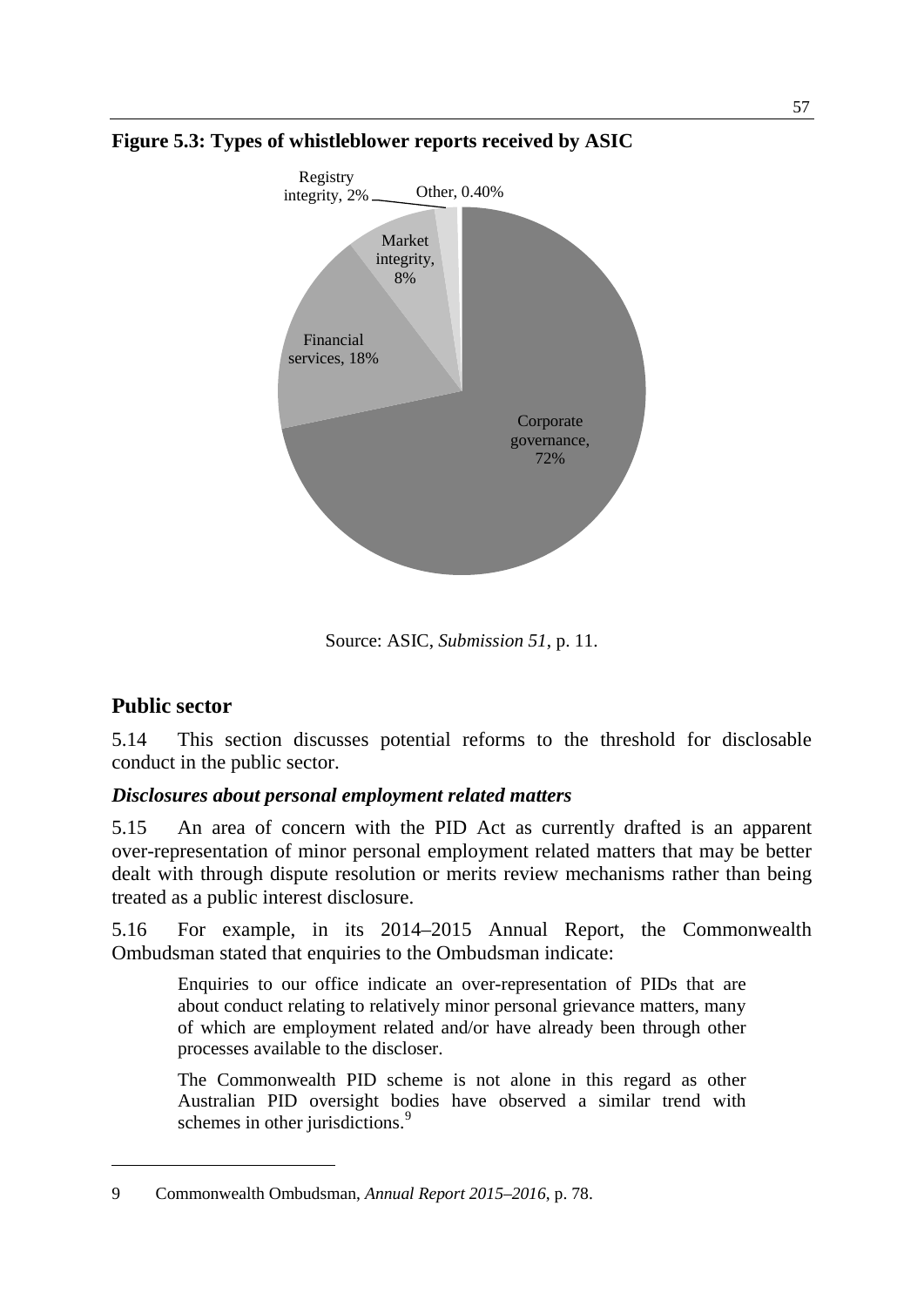#### *The Moss Review*

5.17 A statutory review of the PID Act conducted by Mr Philip Moss (Moss Review) in 2016 was, amongst other things, tasked with considering 'the breadth of disclosable conduct covered by the Act, including whether disclosures about personal employment-related grievances should receive protection under the Act'.<sup>[10](#page-5-0)</sup>

5.18 In examining this matter, the Moss Review found that:

Submissions received from agencies noted that the overwhelming majority of disclosures concerned issues like workplace bullying and harassment, forms of disrespect from colleagues or managers, or minor allegations of wrongdoing. $^{11}$  $^{11}$  $^{11}$ 

5.19 However, the Moss Review also noted that it is difficult to identify clearly within the Commonwealth Ombudsman's annual report what proportion of disclosures primarily relate to interpersonal conflicts at work or a personal employment-related  $\text{e}$ grievance.<sup>[12](#page-5-2)</sup>

5.20 Furthermore, the Ombudsman's Annual Report indicates that in 2013–2014, 38 per cent of the 223 investigations conducted across the Commonwealth public sector, concerned disclosures about an employment or code of conduct related matter, which can be investigated under the *Public Service Act 1999* or the FW Act*.* [13](#page-5-3)

5.21 The Moss Review argued that the PID Act was ill-suited as a mechanism for resolving conflict over minor personal employment-related matters:

The PID Act does not provide resolution for grievances, and the allocation and investigation process (which, under the statutory framework, may take up to 104 days to complete in total and longer if the Commonwealth Ombudsman or the IGIS grants the agency an extension) can prolong the discloser's exposure to the situation that they have reported.<sup>[14](#page-5-4)</sup>

…the PID Act's processes and procedures are not well adapted to resolving allegations of less serious disclosable conduct. For example, the extensive protections against reprisal and secrecy offences can have an adverse effect upon best practice conflict-management solutions that emphasise alternative dispute resolution or merits review processes, rather than formal investigation.<sup>[15](#page-5-5)</sup>

5.22 As a consequence, the Moss Review concluded that the PID Act threshold should be targeted at the most serious integrity risks, such as fraud, serious

<span id="page-5-0"></span><sup>10</sup> Mr Philip Moss AM, *Review of the Public Interest Disclosure Act 2013*, July 2016, p. 2.

<span id="page-5-1"></span><sup>11</sup> Mr Philip Moss AM, *Review of the Public Interest Disclosure Act 2013*, July 2016, p. 30.

<span id="page-5-2"></span><sup>12</sup> Mr Philip Moss AM, *Review of the Public Interest Disclosure Act 2013*, July 2016, p. 30, see for example submissions to the review from the AFP, APSC, Department of Defence, and Department of Immigration and Border Protection.

<span id="page-5-3"></span><sup>13</sup> Commonwealth Ombudsman, *Annual Report 2013–2014*, p. 73.

<span id="page-5-4"></span><sup>14</sup> Mr Philip Moss AM, *Review of the Public Interest Disclosure Act 2013*, July 2016, p. 31.

<span id="page-5-5"></span><sup>15</sup> Mr Philip Moss AM, *Review of the Public Interest Disclosure Act 2013*, July 2016, p. 30.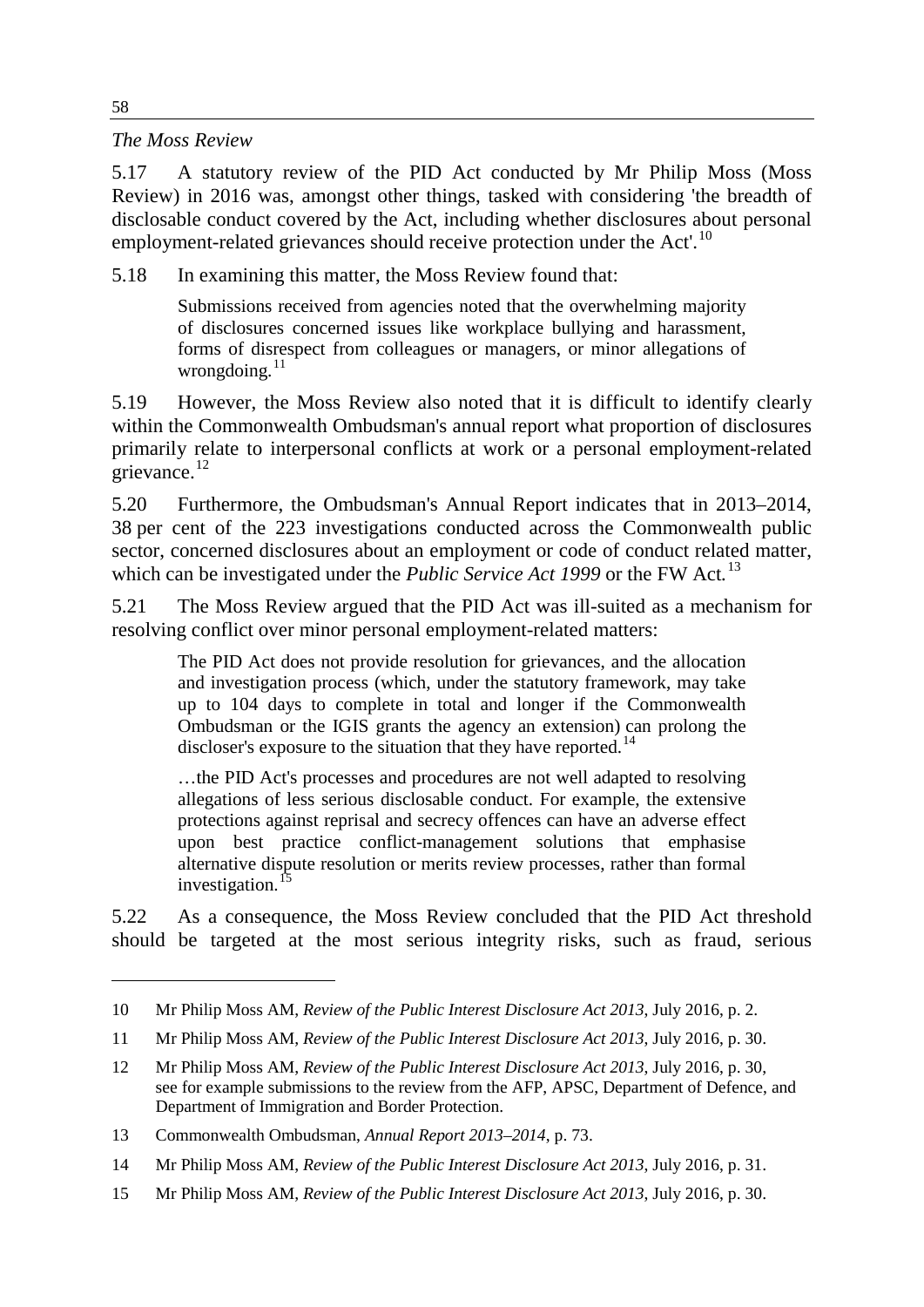misconduct or corrupt conduct. The Moss Review advocated that solely personal employment related grievances should be excluded from the PID Act unless they relate to systemic issues or reprisals.<sup>[16](#page-6-0)</sup>

5.23 However, the Moss Review added an important caveat to the above finding by recognising that there are cases where a personal employment matter is bound up with a matter that may properly be the subject of a public interest disclosure. In these circumstances, the Moss Review found that the public interest matter should still qualify for disclosure under the PID Act:

These amendments will need to ensure that in cases when a disclosure that includes both an element of personal employment-related grievance, as well as an element of other wrongdoing, the latter element could still be the subject of a PID. $^{17}$  $^{17}$  $^{17}$ 

5.24 Alternative approaches to dealing with the issue of minor personal employment matters were put forward to the Moss Review. For example, some submitters to that review recommended the inclusion of a public interest criterion for a disclosure to be accepted as a public interest disclosure.<sup>[18](#page-6-2)</sup>

#### *The powers of the Commonwealth Ombudsman*

5.25 One of the areas where there appears to be a misconception amongst some submitters to this inquiry relates to the powers of the Commonwealth Ombudsman under the PID Act.

5.26 Under the PID Act the Commonwealth Ombudsman is included in the definition of an 'investigative agency'.<sup>[19](#page-6-3)</sup> However, the Commonwealth Ombudsman noted that it is not authorised to investigate action taken with respect to a person's employment in an agency or prescribed authority:

This limits the Ombudsman's capacity to comprehensively review how agencies deal with public interest disclosures about most employmentrelated conduct. In such cases, the Ombudsman can generally only investigate whether agencies applied the procedural requirements of the PID Act in dealing with the disclosure. The Ombudsman is precluded from investigating and/or forming a view about the adequacy or outcome of the agency's investigation of the substantive disclosure.<sup>[20](#page-6-4)</sup>

<span id="page-6-0"></span><sup>16</sup> Mr Philip Moss AM, *Review of the Public Interest Disclosure Act 2013*, July 2016, pp. 30–32.

<span id="page-6-1"></span><sup>17</sup> Mr Philip Moss AM, *Review of the Public Interest Disclosure Act 2013*, July 2016, p. 32.

<span id="page-6-2"></span><sup>18</sup> Mr Philip Moss AM, *Review of the Public Interest Disclosure Act 2013*, July 2016, see for example submissions to the review from the Department of Defence, Department of Immigration and Border Protection.

<span id="page-6-3"></span><sup>19</sup> PID Act, section 8.

<span id="page-6-4"></span><sup>20</sup> Commonwealth Ombudsman, *Submission 15 to the Moss Review of the Public Interest Disclosure Act 2013 (Cth)*, March 2016, p. 13.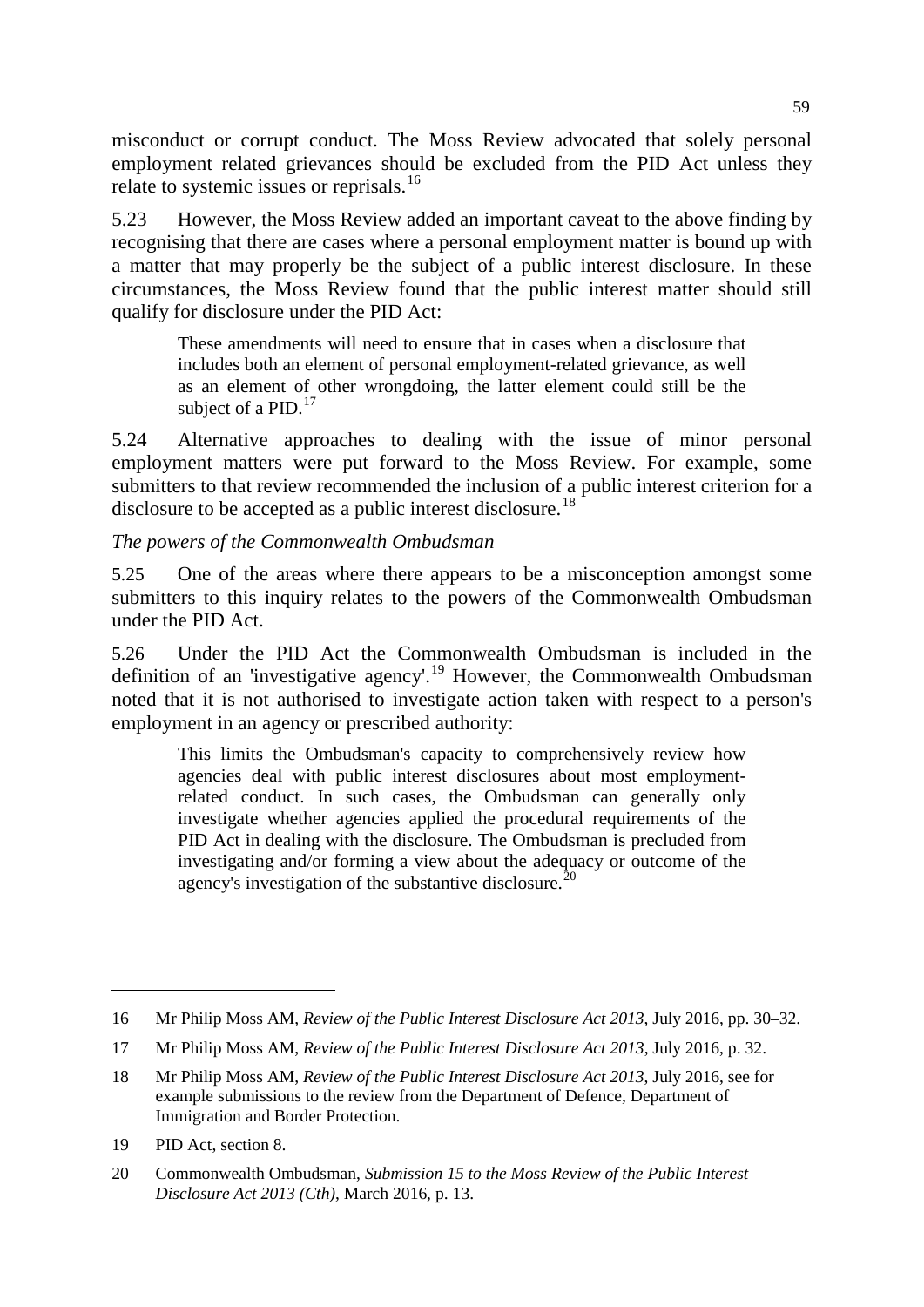5.27 The committee notes that section 22 of the PID Act already provides for a public interest disclosure to be treated as a workplace right under the FW Act*.* The Commonwealth Ombudsman noted that:

This gives an employee access to the Fair Work Commission for remedies in the case of adverse action by their employer linked to them having made a public interest disclosure. $^{21}$  $^{21}$  $^{21}$ 

### *Committee view*

5.28 Given the findings of the Moss Review, the committee considers it important to ensure that any changes to whistleblower protections remain focussed on the most serious integrity risks.

5.29 However, the committee remains concerned that the most likely forms of reprisal are employment related. Therefore any amendments should ensure that employment related reprisals can still be dealt with under the PID Act.

5.30 In addition, the lack of clear information on what proportion of disclosures are actually related to personal employment matters is of concern. The committee considers the data should be collected and assessed before any legislative changes are made.

### **Recommendation 5.1**

**5.31 The committee recommends that, in implementing the Moss Review recommendation regarding employment related matters care is taken to ensure that:**

- **allegations of reprisal action taken against a person that has made a public interest disclosure can still be dealt with under a Whistleblowing Protection Act; and**
- **data is gathered and assessed in a national database on the proportion of disclosures that are personal employment related, but that this not have to occur before any legislative changes are made as recommended in this report.**

# **Private sector**

-

# *Definition of disclosable conduct in the private sector*

5.32 This section summarises evidence provided to the committee on the definition of disclosable conduct for the private sector. In brief, the majority of submitters that addressed this matter argued that the current definition of disclosable conduct in the private sector should be broadened. At a minimum, these submitters argued that disclosable conduct under any proposed legislation for the private sector should include potential breaches of any Commonwealth, state or territory law.

<span id="page-7-0"></span><sup>21</sup> Commonwealth Ombudsman, *Submission 15 to the Moss Review of the Public Interest Disclosure Act 2013 (Cth)*, March 2016, p. 14.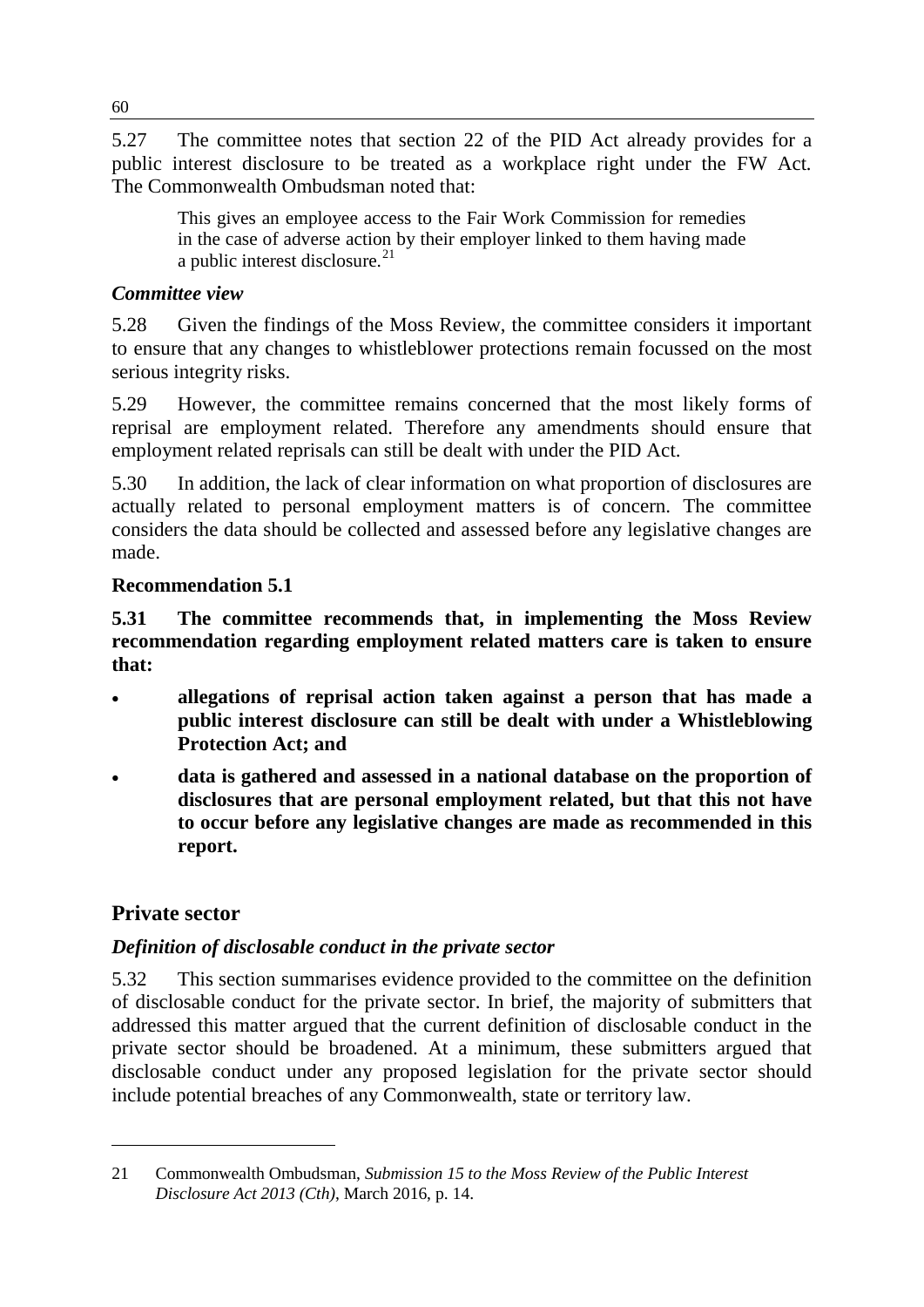5.33 For example, the ACCC argued for disclosable conduct to include potential breaches of a Commonwealth, state or territory law.<sup>[22](#page-8-0)</sup>

5.34 The AICD suggested that the definition of disclosable conduct should be extended in the context of corporate entities to include:

• contraventions of the Corporations Act; and

offences against any Commonwealth, state or territory law.<sup>[23](#page-8-1)</sup>

5.35 The AICD explained that the reason it considers disclosable conduct should be as broad as any Commonwealth or state or territory law is that a whistleblower cannot be expected to be an expert on the Corporations Act and that they should not have to consult a piece of legislation before they make a report:

If a whistleblower is a witness of serious corporate wrongdoing, they should feel confident in making a disclosure to their company or to an appropriate regulator, without fear that it might fall outside the definition because of a technicality. $^{24}$  $^{24}$  $^{24}$ 

5.36 Several submitters were of the view that private sector whistleblowing legislation should include, in some form, the law of foreign countries within the definition of disclosable conduct. The GIA favoured broadening the definition of disclosable conduct to include 'conduct that contravenes a law of the Commonwealth, a state or a territory', as well as some conduct that contravenes foreign laws.<sup>[25](#page-8-3)</sup> Similarly, the AICD suggested that disclosable conduct include offences against the law of a foreign country that is also in force in Australia.<sup>[26](#page-8-4)</sup>

5.37 A key concern for several submitters and witnesses was the potential inability of the proposed legislation to encourage the disclosure of significant wrongdoing that was clearly unethical and harmed consumers, but was not necessarily illegal, if the definition of disclosable conduct was restricted to breaches of any Commonwealth, state or territory law.

5.38 For example, ASIC suggested that the scope of information protected by the whistleblowing provisions in the Corporations Act should be broadened to cover any misconduct that ASIC may investigate. $27$ 

5.39 Similarly, Mr Dennis Gentilin pointed out that the definition of disclosable conduct would need to include unethical but not necessarily illegal behaviour if the

<span id="page-8-0"></span><sup>22</sup> Australian Competition and Consumer Commission, *Answers to questions on notice*, 27 April 2017, (received 19 May 2017).

<span id="page-8-1"></span><sup>23</sup> Australian Institute of Company Directors, *Submission 53*, p. 5.

<span id="page-8-2"></span><sup>24</sup> Mr Lucas Ryan, Senior Policy Advisor, Australian Institute of Company Directors, *Committee Hansard*, 28 April 2017, p. 27.

<span id="page-8-3"></span><sup>25</sup> Ms Maureen McGrath, Chair, Legislation Review Committee, Governance Institute of Australia, *Committee Hansard*, 28 April 2017, p. 24.

<span id="page-8-4"></span><sup>26</sup> Australian Institute of Company Directors, *Submission 53*, p. 5.

<span id="page-8-5"></span><sup>27</sup> Australian Securities and Investments Commission, *Submission 51*, p. 18.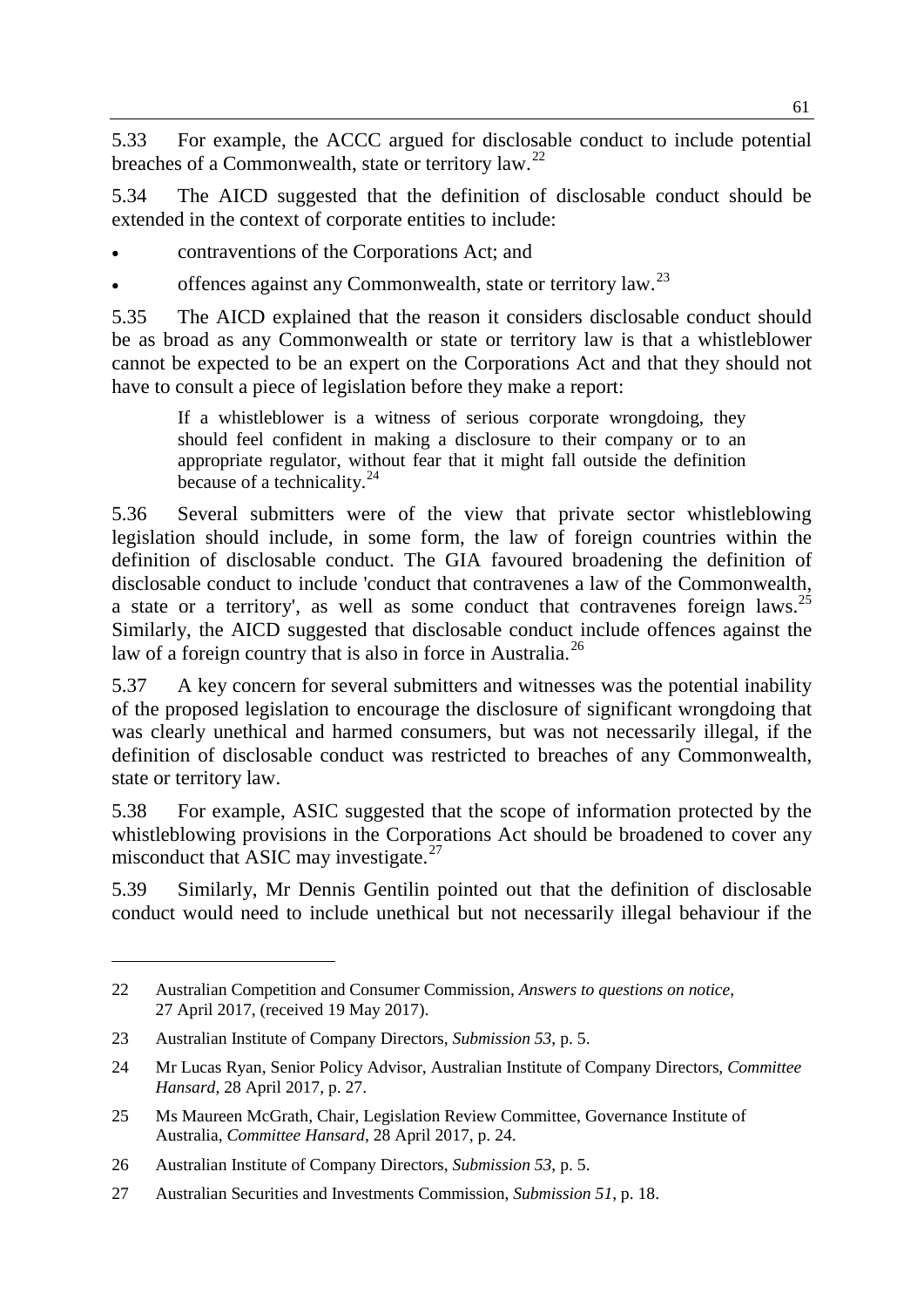disclosure of the conduct unearthed in recent financial scandals is to be protected by private sector whistleblowing legislation:

…my understanding is that a disclosure must relate to conduct that '(a) contravenes, or may contravene, a provision of this Act, the Fair Work Act or the Competition and Consumer Act 2010; or (b) constitutes, or may constitute, an offence against a law of the Commonwealth.' My concern is that this is not sufficiently broad.<sup>[28](#page-9-0)</sup>

In many instances whistleblowers expose wrongdoing that is clearly unethical but not necessarily illegal or in contravention of the aforementioned Acts. The recent events at CommInsure provides one example of this. Although the wrongdoing in that organisation clearly caused hardship to consumers and was unethical, a recent investigation by ASIC did not find any of the conduct to be illegal. If possible legislation must also protect whistleblowers in these types of scenarios.<sup>[29](#page-9-1)</sup>

5.40 The AIST argued for the definition of disclosable conduct to include actual or suspected contravention of applicable statutory provisions, or a law of the Commonwealth, fraud, gross mismanagement, and financial misconduct including misappropriation of funds.[30](#page-9-2)

5.41 Professor A J Brown identified the definition of disclosable conduct as the most important reform priority. He argued that the private sector definition of disclosable conduct needed to encompass ethics if whistleblower protections were to cover the corporations and financial services issues which have attracted the attention of the committee during this and previous parliaments.<sup>[31](#page-9-3)</sup>

5.42 Professor Brown was of the view that the definition of disclosable conduct in the FWRO Act would substantially increase the likelihood that protection could be offered to whistleblowers involved in recent scandals in the financial services sector. However, he noted that while breaches of the law might be suspected, the evidence may only emerge after disclosures have been made based on breaches of professional standards, operating procedures or ethical standards.<sup>[32](#page-9-4)</sup>

5.43 Professor Brown also considered that there were unlikely to be any constitutional limitations to broadening the definition of disclosable conduct, provided that the definition:

…can be safely characterised as laws with respect to the proper governance of corporations (i.e. 'constitutional corporations' under section  $51(xx)$  of

<span id="page-9-0"></span><sup>28</sup> Mr Denis Gentilin, *Answers to questions on notice*, 28 April 2017 (received 12 May 2017).

<span id="page-9-1"></span><sup>29</sup> Mr Denis Gentilin, *Answers to questions on notice*, 28 April 2017 (received 12 May 2017).

<span id="page-9-2"></span><sup>30</sup> Australian Institute of Superannuation Trustees, *Submission 24*, p. 12.

<span id="page-9-3"></span><sup>31</sup> Professor A J Brown, Program Leader, Public Integrity and Anti-Corruption, Centre for Governance and Public Policy, Griffith University, *Committee Hansard*, 31 May 2017, p. 1.

<span id="page-9-4"></span><sup>32</sup> Professor A J Brown, Program Leader, Public Integrity and Anti-Corruption, Centre for Governance and Public Policy, Griffith University, *Answers to questions on notice*, 18 and 24 May 2017 (received 15 June 2017).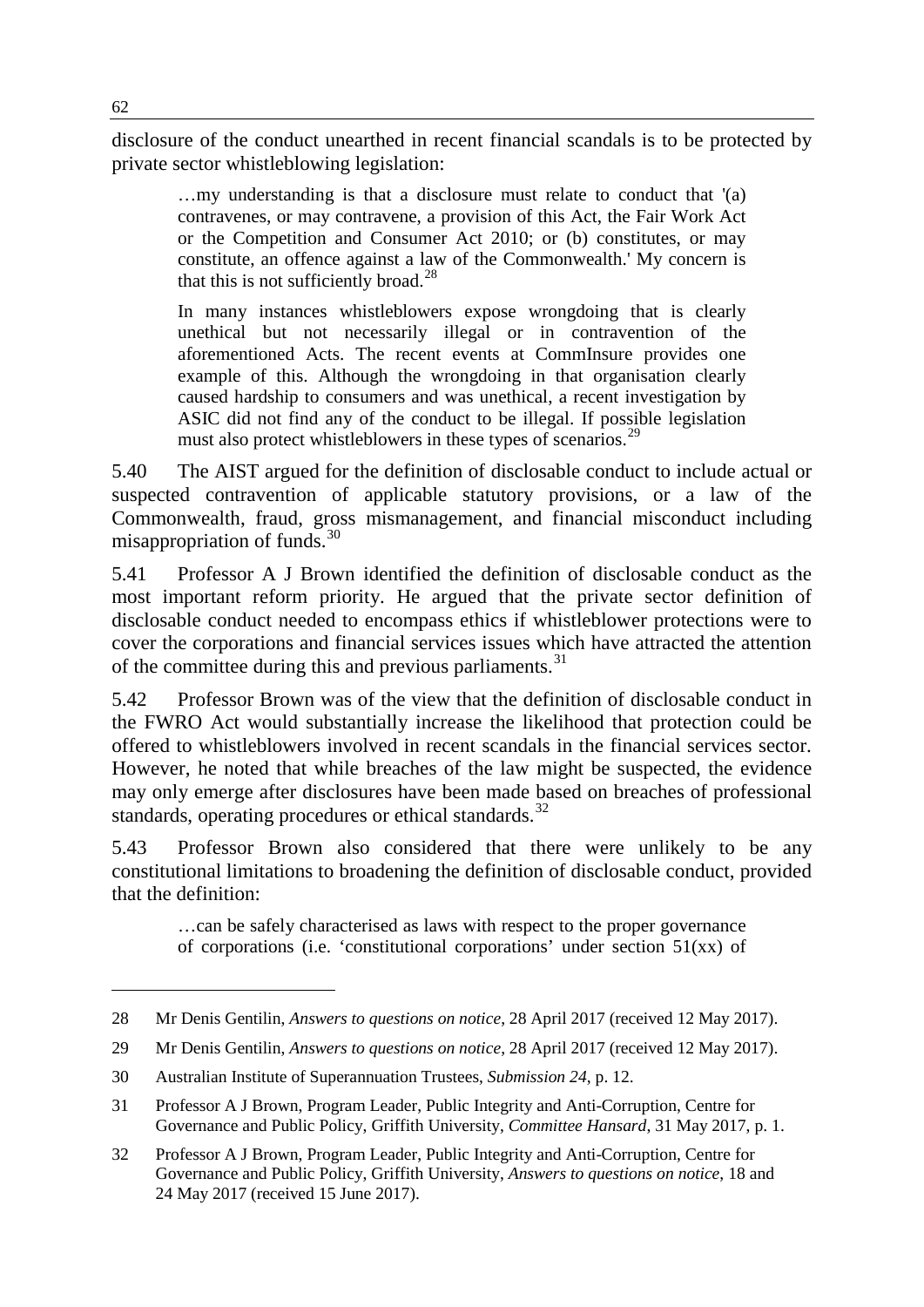the Constitution), or to the employment or working conditions of employees or officers of corporations, or as incidental to the enforcement or implementation of other valid Commonwealth laws or regulations.<sup>[33](#page-10-0)</sup>

#### *Low level and personal employment-related matters*

5.44 As with the public sector, concerns were expressed about designing a scheme for the private sector with sufficient care so that solely personal employment-related matters did not unnecessarily become the subject of public interest disclosures.

5.45 For example, Ms Louise Petschler, General Manager of Advocacy for the AICD pointed out that a whistleblowing framework within an organisation would likely capture a broad range of lower-level matters such as employee-manager disputes, and employment grievances. She therefore suggested that internal whistleblower procedures would need to be set up so that disclosures which met the criteria were dealt with, while lower-level matters and personal employment grievances were managed appropriately.<sup>[34](#page-10-1)</sup>

#### *Committee view*

5.46 The vast majority of the evidence to the committee from a broad range of submitters and witnesses argued that the current private sector definitions of disclosable conduct are too narrow for the effective identification of misconduct and protection of whistleblowers.

5.47 Based on the evidence before it, the committee considers that there is support for the definition of private sector disclosable conduct to be broadened to include any contravention of a law of the Commonwealth or the states or territories where:

- the disclosure relates to the employer of the whistleblower and the employer is an entity covered by the FW Act; or
- the disclosure relates to a constitutional corporation;
- but not where the disclosure relates to a breach of law by the public service of a state or territory; and
- further, disclosable conduct should also include any breach of an industry code that has force in law or is prescribed in regulations under a Whistleblowing Protection Act.

#### **Recommendation 5.2**

-

**5.48 The committee recommends, in relation to whistleblower protections for the private sector, including the corporate and not-for-profit sectors, that disclosable conduct be defined to include:**

<span id="page-10-0"></span><sup>33</sup> Professor A J Brown, Program Leader, Public Integrity and Anti-Corruption, Centre for Governance and Public Policy, Griffith University, *Answers to questions on notice*, 18 and 24 May 2017 (received 15 June 2017).

<span id="page-10-1"></span><sup>34</sup> Ms Louise Petschler, General Manager, Advocacy, Australian Institute of Company Directors, *Committee Hansard*, 28 April 2017, p. 27.